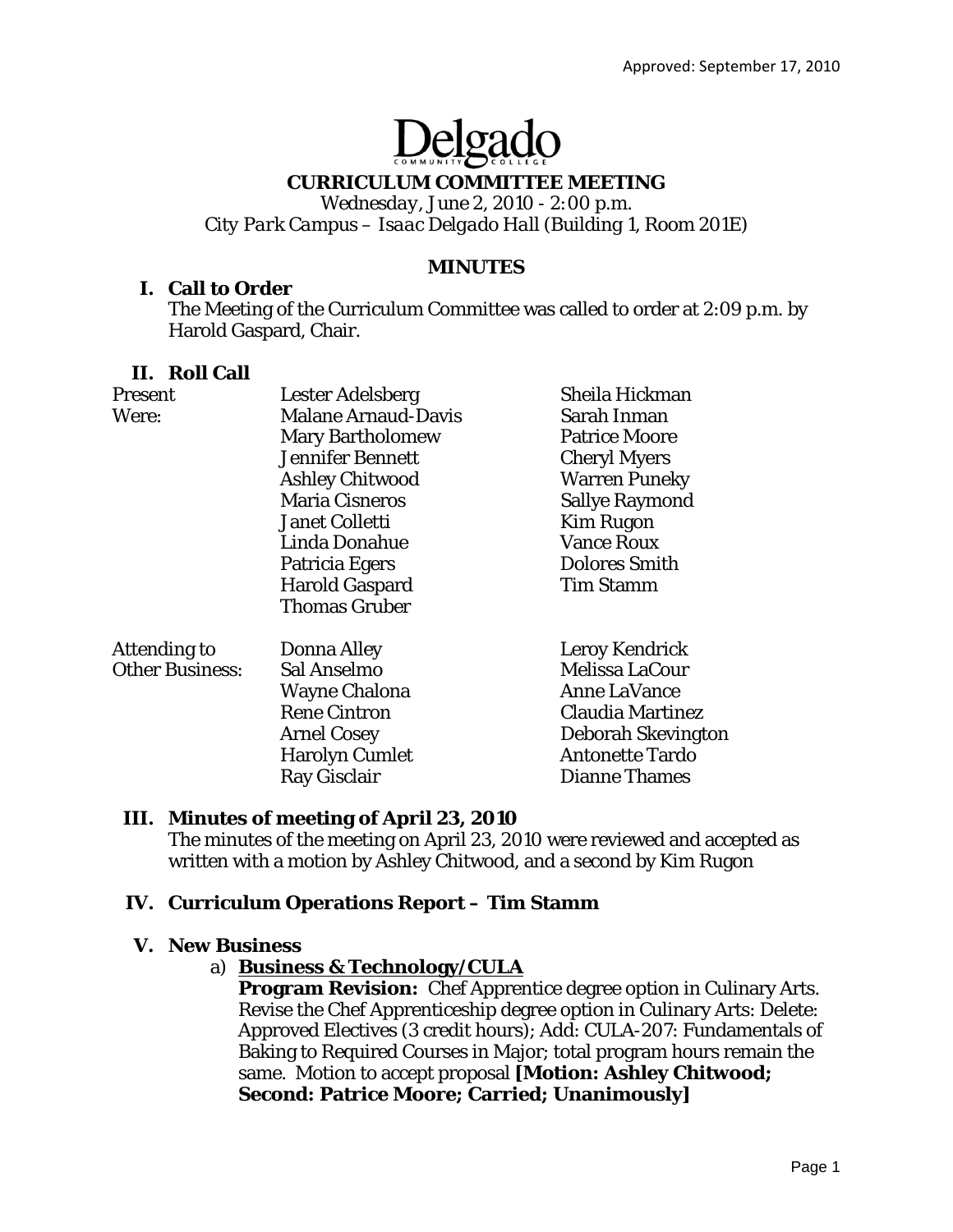# b) **Learning & Student Development**

**Creation of a New Academic Division:** Creation of the Technical Division. This Division will house instructional programs with immediate entry into the workforce upon completion as their ultimate goal. Motion to accept proposal **[Motion: Mary Bartholomew; Second: Ashley Chitwood; Carried, Unanimously]** 

c) *The agenda was reordered and items were combined for discussion. Original Placement Items V.c. to V. d.*

# **Technical Division/MOVH**

**Transfer of Instructional Program:** Associate of Applied Science in Motor Vehicle Technology. Transfer the Associate of Applied Science degree program in Motor Vehicle Technology *from* the Division of Business and Technology *to* the Technical Division. This transfer includes administrative functions only; program location(s) remain the same.

d) **Technical Division/MOVH**

**Transfer of Instructional Program:** Certificate of Technical Studies in Motor Vehicle Technology. Transfer the Certificate of Technical Studies program in Motor Vehicle Technology *from* the Division of Business and Technology *to* the Technical Division. This transfer includes administrative functions only; program location(s) remain the same. Motion to accept proposals **[Motion: Mary Bartholomew; Second: Sheila Hickman; Carried, Unanimously]** 

e) *The agenda was reordered and items were combined for discussion. Original Placement Items V.e. to V.i.* 

# **Technical Division/MOVH**

**Transfer of Instructional Program:** Certificate of Technical Studies in Automotive Technology: Electrical Technician. Transfer the Certificate of Technical Studies program in Automotive Technology: Electrical Technician *from* the LTC Jefferson; LTC Sidney Collier; LTC Slidell *to* the Technical Division. This transfer includes administrative functions only; program location(s) remain the same.

#### **Technical Division/MOVH**

**Transfer of Instructional Program:** Certificate of Technical Studies in Automotive Technology: Engine Performance Technician. Transfer the Certificate of Technical Studies program in Automotive Technology: Engine Performance Technician *from* the LTC Jefferson; LTC Sidney Collier; LTC Slidell *to* the Technical Division. This transfer includes administrative functions only; program location(s) remain the same. **Technical Division/MOVH**

**Transfer of Instructional Program:** Certificate of Technical Studies in Automotive Technology: Power Train Technician. Transfer the Certificate of Technical Studies program in Automotive Technology: Power Technician *from* the LTC Jefferson *to* the Technical Division.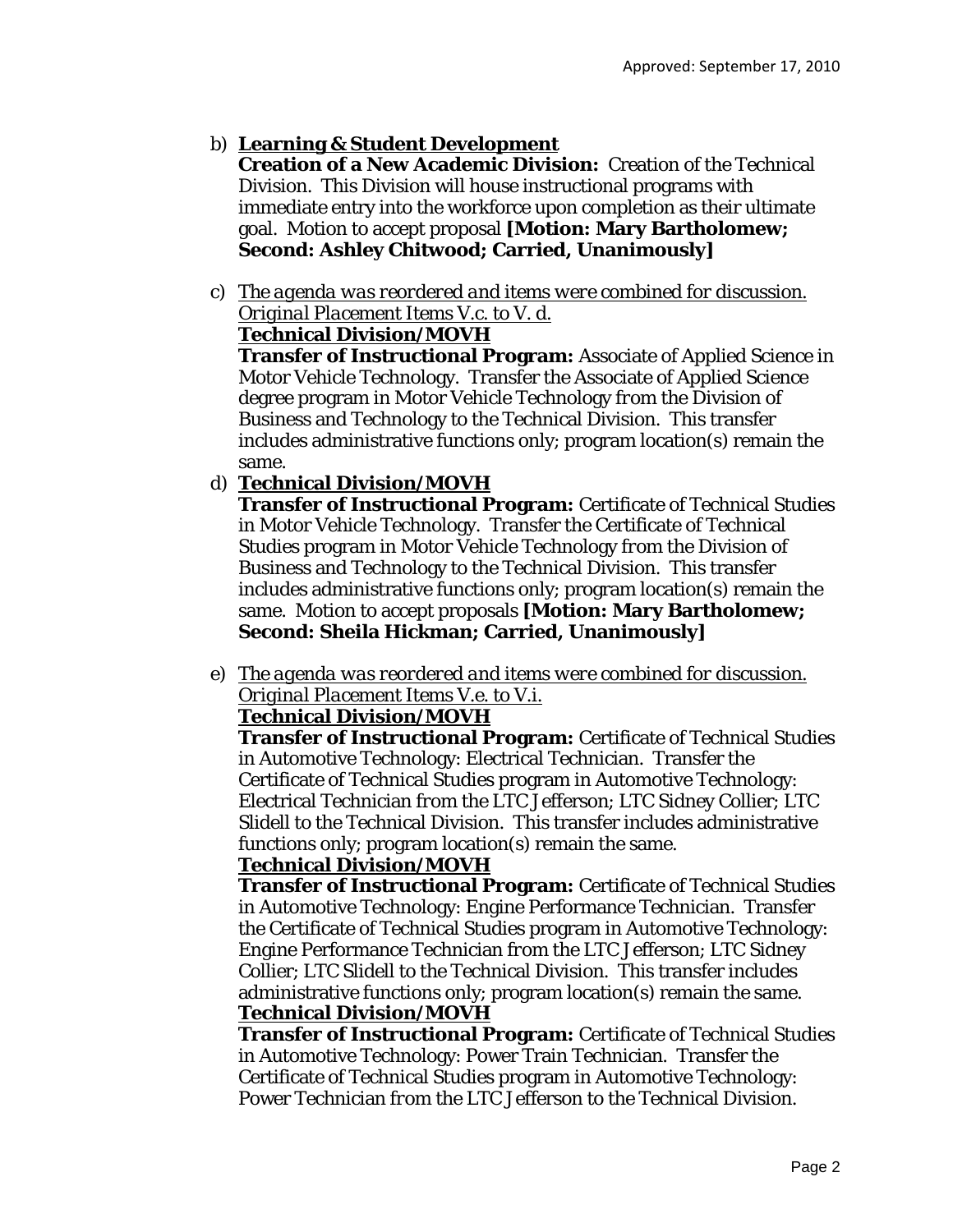This transfer includes administrative functions only; program location(s) remain the same.

# **Technical Division/MOVH**

**Transfer of Instructional Program:** Certificate of Technical Studies in Automotive Technology: Automotive Technician. Transfer the Certificate of Technical Studies program in Automotive Technology: Automotive Technician *from* LTC Sidney Collier; LTC Slidell *to* the Technical Division. This transfer includes administrative functions only; program location(s) remain the same.

# **Technical Division/MOVH**

**Transfer of Instructional Program:** Certificate of Technical Studies in Collision Repair Technology: Basic Structure Repair Person. Transfer the Certificate of Technical Studies program in Collision Repair Technology: Basic Structure Repair Person *from* LTC Sidney Collier *to* the Technical Division. This transfer includes administrative functions only; program location(s) remain the same. Motion to accept proposals **[Motion: Mary Bartholomew; Second: Sarah Inman; Carried, Unanimously]** 

f) *The agenda was reordered and items were combined for discussion. Original Placement Items V.j. to V. k.*

# **Technical Division/DPTE**

**Transfer of Instructional Program:** Certificate of Technical Studies in Diesel Power Technology. Transfer the Certificate of Technical Studies program in Diesel Power Technology *from* the Division of Business and Technology *to* the Technical Division. This transfer includes administrative functions only; program location(s) remain the same.

# **Technical Division/ELCT**

**Transfer of Instructional Program:** Certificate of Technical Studies in Electrical Construction. Transfer the Certificate of Technical Studies program in Electrical Construction *from* the Division of Business and Technology *to* the Technical Division. This transfer includes administrative functions only; program location(s) remain the same. Motion to accept proposals **[Motion: Mary Bartholomew; Second: Ashley Chitwood; Carried, Unanimously]** 

g) *The agenda was reordered and items combined for discussion. Original Placement Items V.l. to V.m.* 

# **Technical Division/ELCT**

**Transfer of Instructional Program:** Certificate of Technical Studies in Electrician: Residential. Transfer the Certificate of Technical Studies program in Electrician: Residential *from* LTC Jefferson; LTC West Jefferson *to* the Technical Division. This transfer includes administrative functions only; program location(s) remain the same.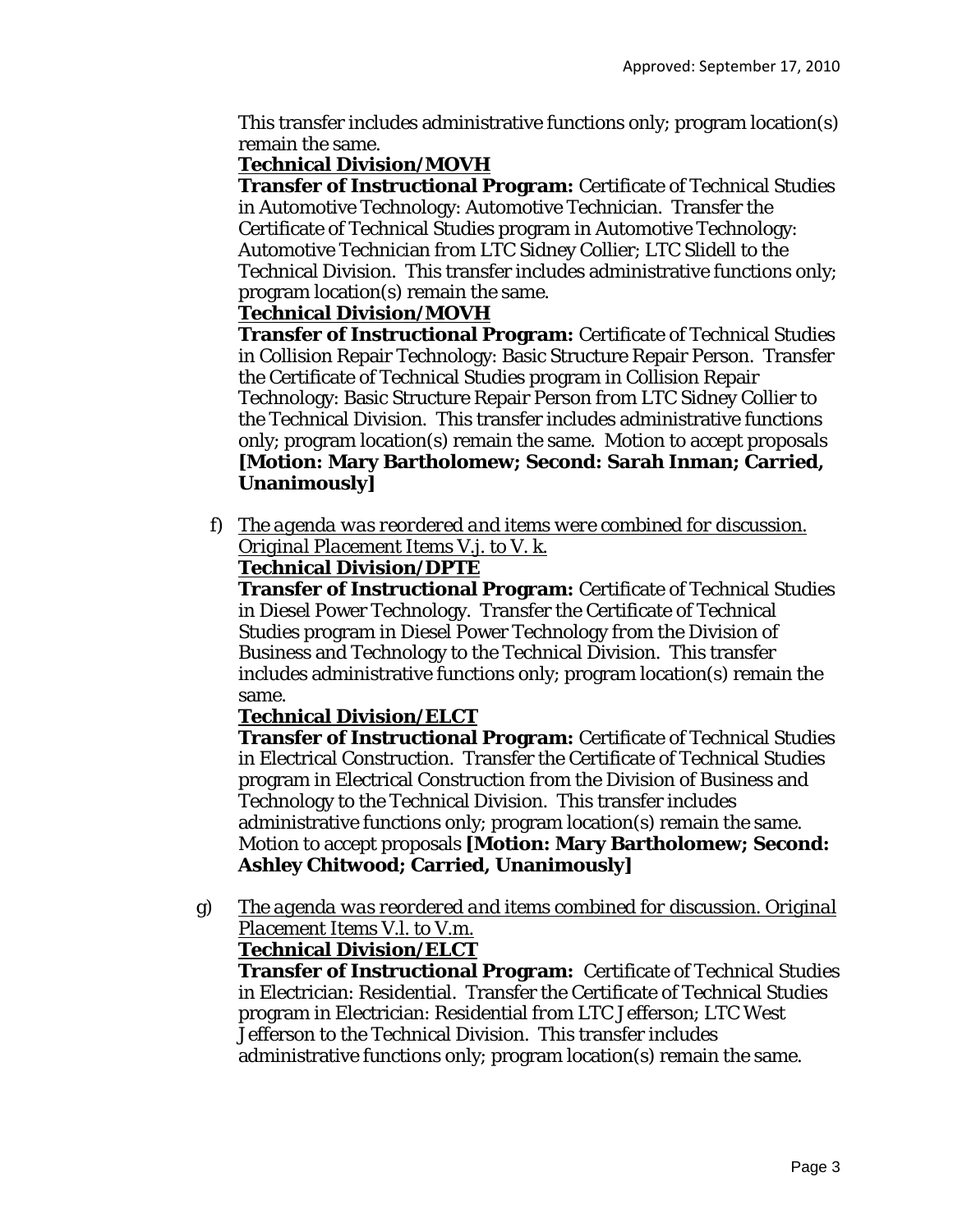# **Technical Division/ELCT**

**Transfer of Instructional Program:** Certificate of Technical Studies in Electrician: Energy System Technician. Transfer the Certificate of Technical Studies program in Electrician: Energy System Technician *from* LTC Jefferson; LTC West Jefferson *to* the Technical Division. This transfer includes administrative functions only; program location(s) remain the same. Motion to accept proposals **[Motion: Mary Bartholomew; Second: Ashley Chitwood; Carried, Unanimously]** 

h) *The agenda was reordered and items were combined for discussion. Original Placement Items V.n. to V. t.*

## **Technical Division/ELAP**

**Transfer of Instructional Program:** Certificate of Technical Studies in Marine/Maintenance Electrical Apprentice. Transfer the Certificate of Technical Studies program Marine/Maintenance Electrical Apprentice *from* the Division of Business and Technology *to* the Technical Division. This transfer includes administrative functions only; program location(s) remain the same.

### **Technical Division/MACH**

**Transfer of Instructional Program:** Certificate of Technical Studies in Inside Machinist Apprentice. Transfer the Certificate of Technical Studies program in Inside Machinist Apprentice *from* the Division of Business and Technology *to* the Technical Division. This transfer includes administrative functions only; program location(s) remain the same.

#### **Technical Division/MACH**

**Transfer of Instructional Program:** Certificate of Technical Studies in Outside Machinist Apprentice. Transfer the Certificate of Technical Studies program in Outside Machinist Apprentice *from* the Division of Business and Technology *to* the Technical Division. This transfer includes administrative functions only; program location(s) remain the same.

#### **Technical Division/PNTG**

**Transfer of Instructional Program:** Certificate of Technical Studies in Painter Apprentice. Transfer the Certificate of Technical Studies program in Painter Apprentice *from* the Division of Business and Technology *to* the Technical Division. This transfer includes administrative functions only; program location(s) remain the same. **Technical Division/PFAP**

**Transfer of Instructional Program:** Certificate of Technical Studies in Pipefitter Apprentice. Transfer the Certificate of Technical Studies program in Pipefitter Apprentice *from* the Division of Business and Technology *to* the Technical Division. This transfer includes administrative functions only; program location(s) remain the same.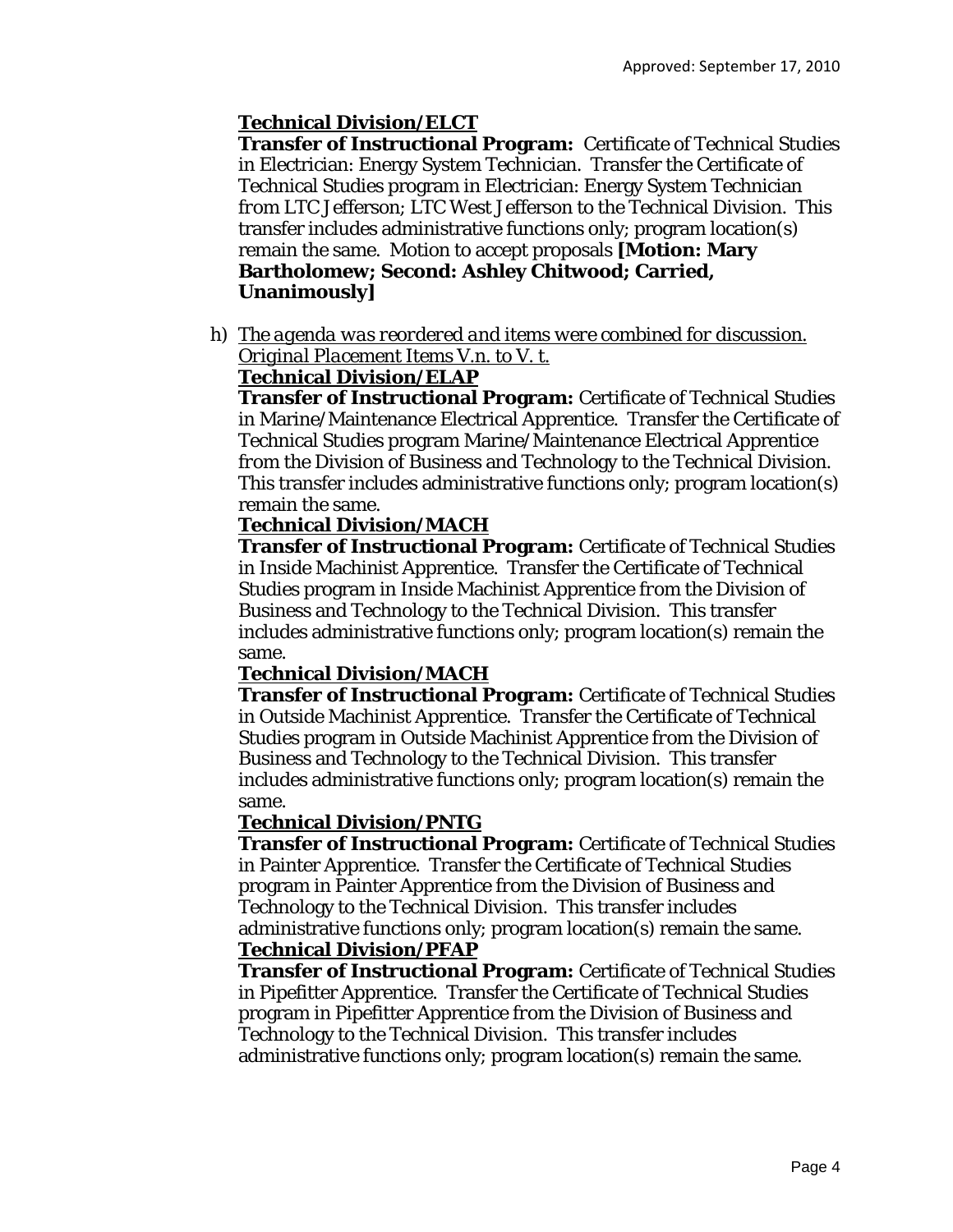# **Technical Division/SFAP**

**Transfer of Instructional Program:** Certificate of Technical Studies in Shipfitter Apprentice. Transfer the Certificate of Technical Studies program in Shipfitter Apprentice *from* the Division of Business and Technology *to* the Technical Division. This transfer includes administrative functions only; program location(s) remain the same. **Technical Division/SHMT**

**Transfer of Instructional Program:** Certificate of Technical Studies in Sheetmetal Apprentice. Transfer the Certificate of Technical Studies program in Sheetmetal Apprentice *from* the Division of Business and Technology *to* the Technical Division. This transfer includes administrative functions only; program location(s) remain the same. Motion to accept proposals **[Motion: Patricia Moore; Second: Ashley Chitwood; Carried, Unanimously]** 

i) *The agenda was reordered and items were combined for discussion. Original Placement Items V. u. to V. kk.*

#### **Technical Division/Electric Line Helper**

**Transfer of Instructional Program:** Certificate of Technical Studies in Electric Line Helper II. Transfer the Certificate of Technical Studies in Electric Line Helper *from* LTC Jefferson *to* Delgado Community College Technical Division. This transfer includes administrative functions only; program location(s) remain the same.

#### **Technical Division/Electric Line Technician**

**Transfer of Instructional Program:** Technical Diploma in Electric Line Technician. Transfer the Technical Diploma in Electric Line Technician *from* LTC Jefferson *to* Delgado Community College Technical Division. This transfer includes administrative functions only; program location(s) remain the same.

#### **Technical Division/Air Conditioning and Refrigeration**

**Transfer of Instructional Program:** Certificate of Technical Studies in A/C and Refrigeration Helper II. Transfer the Certificate of Technical Studies in A/C and Refrigeration II *from* LTC Jefferson; LTC Sidney Collier; LTC Slidell *to* Delgado Community College Technical Division. This transfer includes administrative functions only; program location(s) remain the same.

#### **Technical Division/Air Conditioning and Refrigeration**

**Transfer of Instructional Program:** Certificate of Technical Studies in A/C and Refrigeration: Domestic A.C & Refrigeration. Transfer the Certificate of Technical Studies in A/C and Refrigeration: Domestic A.C. & Refrigeration *from* LTC Jefferson; LTC Sidney Collier; LTC Slidell *to* Delgado Community College Technical Division. This transfer includes administrative functions only; program location(s) remain the same.

# **Technical Division/Air Conditioning and Refrigeration**

**Transfer of Instructional Program:** Technical Diploma in A/C Refrigeration: Residential A/C & Refrigeration. Transfer the Technical Diploma in A/C Refrigeration A/C & Refrigeration *from* LTC Jefferson;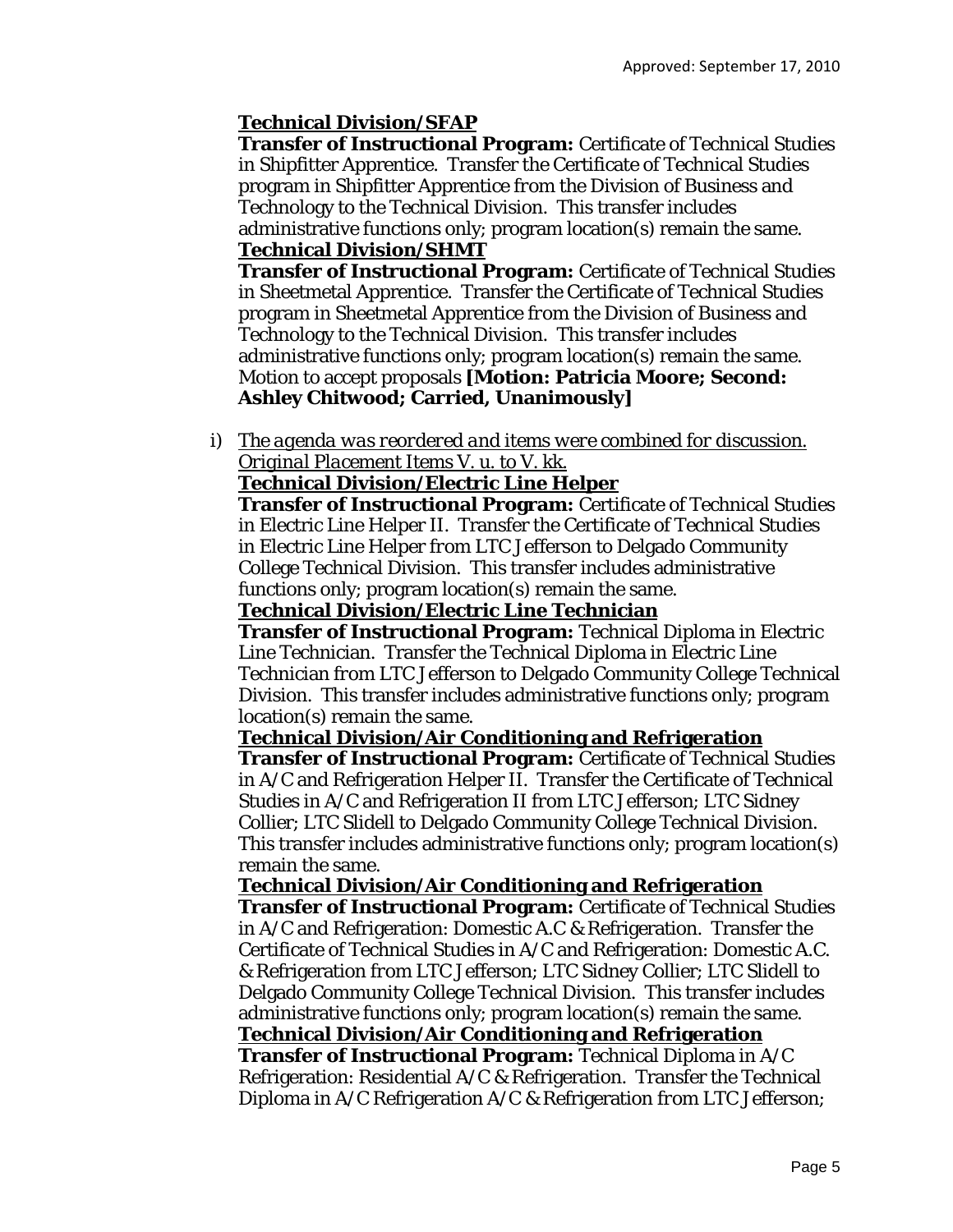LTC Sidney Collier; LTC Slidell *to* Delgado Community College Technical Division. This transfer includes administrative functions only; program location(s) remain the same.

#### **Technical Division/Air Conditioning and Refrigeration**

**Transfer of Instructional Program:** Certificate of Technical Studies in HACR Energy Systems Technician (Solar Training). Transfer the Certificate of Technical Studies in HACR Energy Systems Technician (Solar Training) *from* LTC Jefferson *to* Delgado Community College Technical Division. This transfer includes administrative functions only; program location(s) remain the same.

#### **Technical Division/Machine Tool Technology**

**Transfer of Instructional Program:** Certificate of Technical Studies in Machine Tool Technology: Lathe Operator. Transfer the Certificate of Technical Studies in Machine Tool Technology: Lathe Operator *from* LTC Jefferson *to* Delgado Community College Technical Division. This transfer includes administrative functions only; program location(s) remain the same.

#### **Technical Division/Machine Tool Technology**

**Transfer of Instructional Program:** Certificate of Technical Studies in Machine Tool Technology: Mill Operator. Transfer the Certificate of Technical Studies in Machine Tool Technology: Mill Operator *from* LTC Jefferson *to* Delgado Community College Technical Division. This transfer includes administrative functions only; program location(s) remain the same.

#### **Technical Division/Machine Tool Technology**

**Transfer of Instructional Program:** Certificate of Technical Studies in Machine Tool Technology: CNC Operator. Transfer the Certificate of Technical Studies in Machine Tool Technology: CNC Operator *from* LTC Jefferson *to* Delgado Community College Technical Division. This transfer includes administrative functions only; program location(s) remain the same.

#### **Technical Division/Machine Tool Technology**

**Transfer of Instructional Program:** Technical Diploma in Machine Tool Technology: Industrial Machine Shop Technician. Transfer the Technical Diploma in Machine Tool Technology: Industrial Machine Shop Technician *from* LTC Jefferson *to* Delgado Community College Technical Division. This transfer includes administrative functions only; program location(s) remain the same.

#### **Technical Division/Welding Technology**

**Transfer of Instructional Program:** Certificate of Technical Studies in Welding: Arc Welder-GTAW. Transfer the Certificate of Technical Studies in Welding: Arc Welder-GTAW *from* LTC Jefferson; LTC West Jefferson; LTC Sidney Collier *to* Delgado Community College Technical Division. This transfer includes administrative functions only; program location(s) remain the same.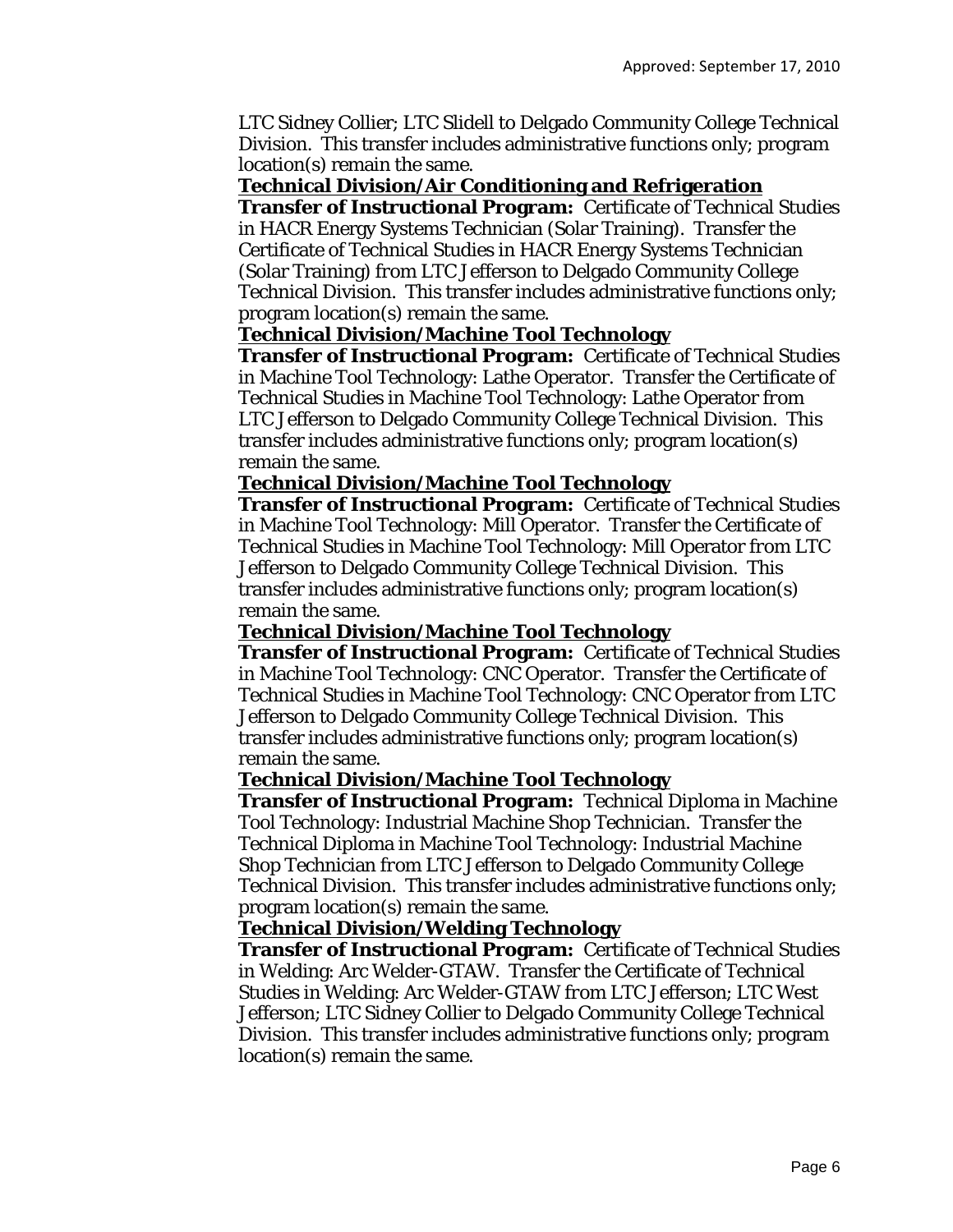#### **Technical Division/Welding Technology**

**Transfer of Instructional Program:** Certificate of Technical Studies in Welding: Arc Welder-GMAW. Transfer the Certificate of Technical Studies in Welding: Arc Welder-GMAW *from* LTC Jefferson; LTC West Jefferson; LTC Sidney Collier *to* Delgado Community College Technical Division. This transfer includes administrative functions only; program location(s) remain the same.

#### **Technical Division/Welding Technology**

**Transfer of Instructional Program:** Certificate of Technical Studies in Welding: Arc Welder-FCAW. Transfer the Certificate of Technical Studies in Welding: Arc Welder-FCAW *from* LTC Jefferson; LTC West Jefferson; LTC Sidney Collier *to* Delgado Community College Technical Division. This transfer includes administrative functions only; program location(s) remain the same.

#### **Technical Division/Welding Technology**

**Transfer of Instructional Program:** Certificate of Technical Studies in Welding: Arc Welder-SMAW. Transfer the Certificate of Technical Studies in Welding: Arc Welder-SMAW *from* LTC Jefferson; LTC West Jefferson; LTC Sidney Collier *to* Delgado Community College Technical Division. This transfer includes administrative functions only; program location(s) remain the same.

#### **Technical Division/Welding Technology**

**Transfer of Instructional Program:** Certificate of Technical Studies in Production Line Welder II. Transfer the Certificate of Technical Studies in Production Line Welder II *from* LTC Jefferson; LTC West Jefferson; LTC Sidney Collier *to* Delgado Community College Technical Division. This transfer includes administrative functions only; program location(s) remain the same.

#### **Technical Division/Welding Technology**

**Transfer of Instructional Program:** Certificate of Technical Studies in Production Line Welder-Shipbuilding. Transfer the Certificate of Technical Studies in Production Line Welder-Shipbuilding *from* LTC Jefferson; LTC West Jefferson; LTC Sidney Collier *to* Delgado Community College Technical Division. This transfer includes administrative functions only; program location(s) remain the same. **Technical Division/Welding Technology**

**Transfer of Instructional Program:** Technical Diploma in Welding. Transfer the Technical Diploma in Welding *from* LTC Jefferson; LTC West Jefferson; LTC Sidney Collier *to* Delgado Community College Technical Division. This transfer includes administrative functions only; program location(s) remain the same. Motion to accept proposals **[Motion: Mary Bartholomew; Second: Sheila Hickman; Carried, Unanimously]**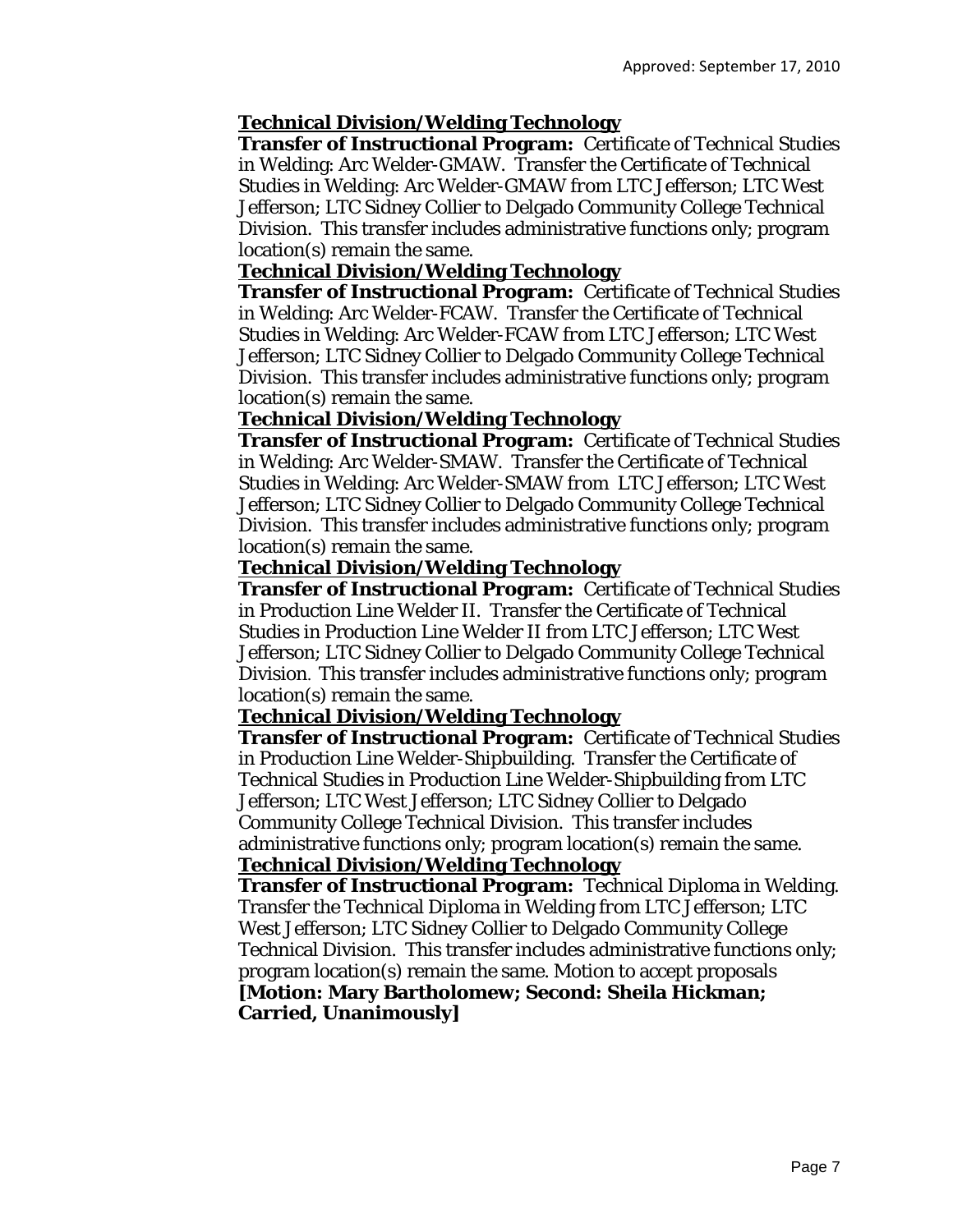j) *The agenda was reordered. Original Placement Item V.ll***. Allied Health/Patient Care Technology**

**Transfer of Instructional Program:** Certificate of Technical Studies in Patient Care Technology. Transfer the Certificate of Technical Studies in Patient Care Technology *from* LTC Jefferson; LTC West Jefferson; LTC Sidney Collier; LTC Slidell *to* Delgado Community College Allied Health Division. This transfer includes administrative functions only; program location(s) remain the same. Motion to accept proposal **[Motion: Mary Bartholomew; Second: Lester Adelsberg; Carried, Unanimously]** 

k) *The agenda was reordered and items were combined for discussion. Original Placement Item V. mm. to V. qq.*

# **Technical Division/Cosmetology**

**Transfer of Instructional Program:** Technical Diploma in Cosmetology. Transfer the Technical Diploma in Cosmetology *from* LTC West Jefferson *to* Delgado Community College Technical Division. This transfer includes administrative functions only; program location(s) remain the same.

# **Technical Division/Barbering**

**Transfer of Instructional Program:** Technical Diploma in Barber-Styling. Transfer the Technical Diploma in Barber-Styling *from* LTC West Jefferson *to* Delgado Community College Technical Division. This transfer includes administrative functions only; program location(s) remain the same.

# **Technical Division/Cosmetology**

**Transfer of Instructional Program:** Certificate of Technical Studies in Cosmetology Teacher Trainer. Transfer the Certificate of Technical Studies in Cosmetology Teacher Trainer *from* LTC Sidney Collier *to* Delgado Community College Technical Division. This transfer includes administrative functions only; program location(s) remain the same. **Technical Division/Carpentry**

**Transfer of Instructional Program:** Certificate of Technical Studies in Carpentry: Carpentry Tech II. Transfer the Certificate of Technical Studies in Carpentry: Carpentry Tech II *from* LTC West Jefferson *to* Delgado Community College Technical Division. This transfer includes administrative functions only; program location(s) remain the same. **Technical Division/Carpentry**

**Transfer of Instructional Program:** Technical Diploma in Carpentry. Transfer the Technical Diploma in Carpentry *from* LTC West Jefferson *to* Delgado Community College Technical Division. This transfer includes administrative functions only; program location(s) remain the same. Motion to accept proposals **[Motion: Mary Bartholomew; Second: Kim Rugon; Carried, Unanimously]**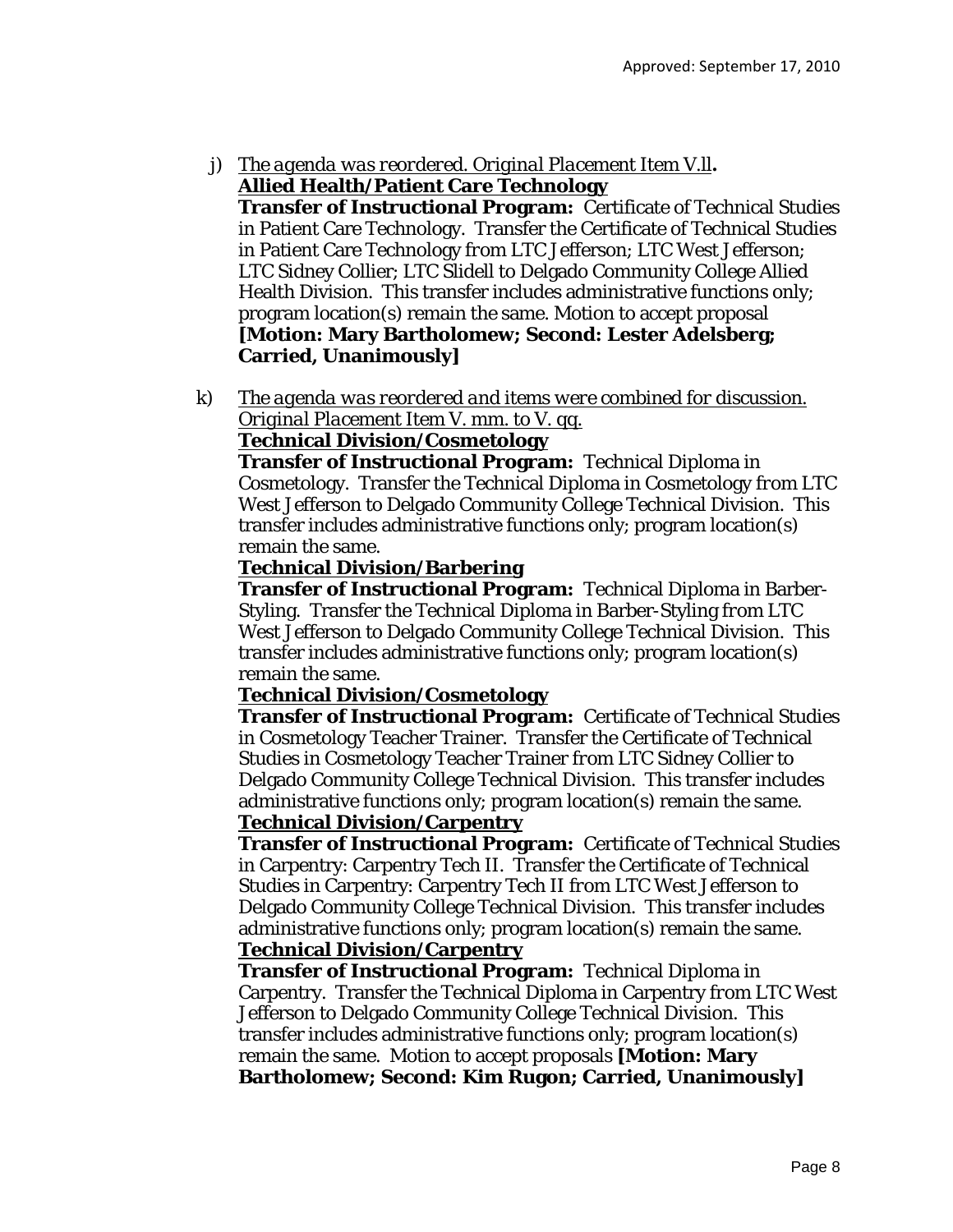l) *The agenda was reordered. Original placement Item V. rr.*  **Arts & Humanities/Television/Film Production**

**Transfer of Instructional Program:** Certificate of Technical Studies in Graphics and Editing Assistant. Transfer the Certificate of Technical Studies in Graphics and Editing Assistant *from* LTC Sidney Collier *to*  Delgado Community College Arts & Humanities Division. This transfer includes administrative functions only; program location(s) remain the same. Motion to accept proposal **[Motion: Mary Bartholomew; Second: Kim Rugon, Carried, Unanimously]** 

*The agenda was reordered and items were combined for discussion. Original placement items V. ss. To V. tt.* 

m) **Business & Technology/CULA**

**Transfer of Instructional Program:** Certificate of Technical Studies in Culinary Arts: Production Cook. Transfer the Certificate of Technical Studies in Culinary Arts: Production Cook *from* LTC Jefferson; LTC Sidney Collier; LTC Slidell *to* Delgado Community College Business & Technology Division. This transfer includes administrative functions only; program location(s) remain the same.

# **Business & Technology/CULA**

**Transfer of Instructional Program:** Certificate of Technical Studies in Culinary Arts: Entry Level Line Cook. Transfer the Certificate of Technical Studies in Culinary Arts: Entry Level Line Cook *from* LTC Jefferson; LTC Sidney Collier; LTC Slidell *to* Delgado Community College Business & Technology Division. This transfer includes administrative functions only; program location(s) remain the same. Motion to accept proposals **[Motion: Sheila Hickman; Second: Kim Rugon; Carried, Unanimously]** 

n) *The agenda was reordered and items were combined for discussion. Original placement item v. uu. To vv.* 

# **Business & Technology/ACCT**

**Transfer of Instructional Program:** Certificate of Technical Studies in Accounting Technology: Account Clerk. Transfer the Certificate of Technical Studies in Accounting Technology: Account Clerk *from* LTC Jefferson; LTC Slidell *to* Delgado Community College Business & Technology Division. This transfer includes administrative functions only; program location(s) remain the same.

# **Business & Technology/ADOT**

**Transfer of Instructional Program:** Certificate of Technical Studies in Office Systems Technology: Office Assistant. Transfer the Certificate of Technical Studies in Office Systems Technology: Office Assistant *from* LTC Jefferson; LTC Sidney Collier; LTC Slidell *to* Delgado Community College Business & Technology Division. This transfer includes administrative functions only; program location(s) remain the same. Motion to accept proposals **[Motion: Kim Rugon; Second: Mary Bartholomew; Carried, Unanimously]**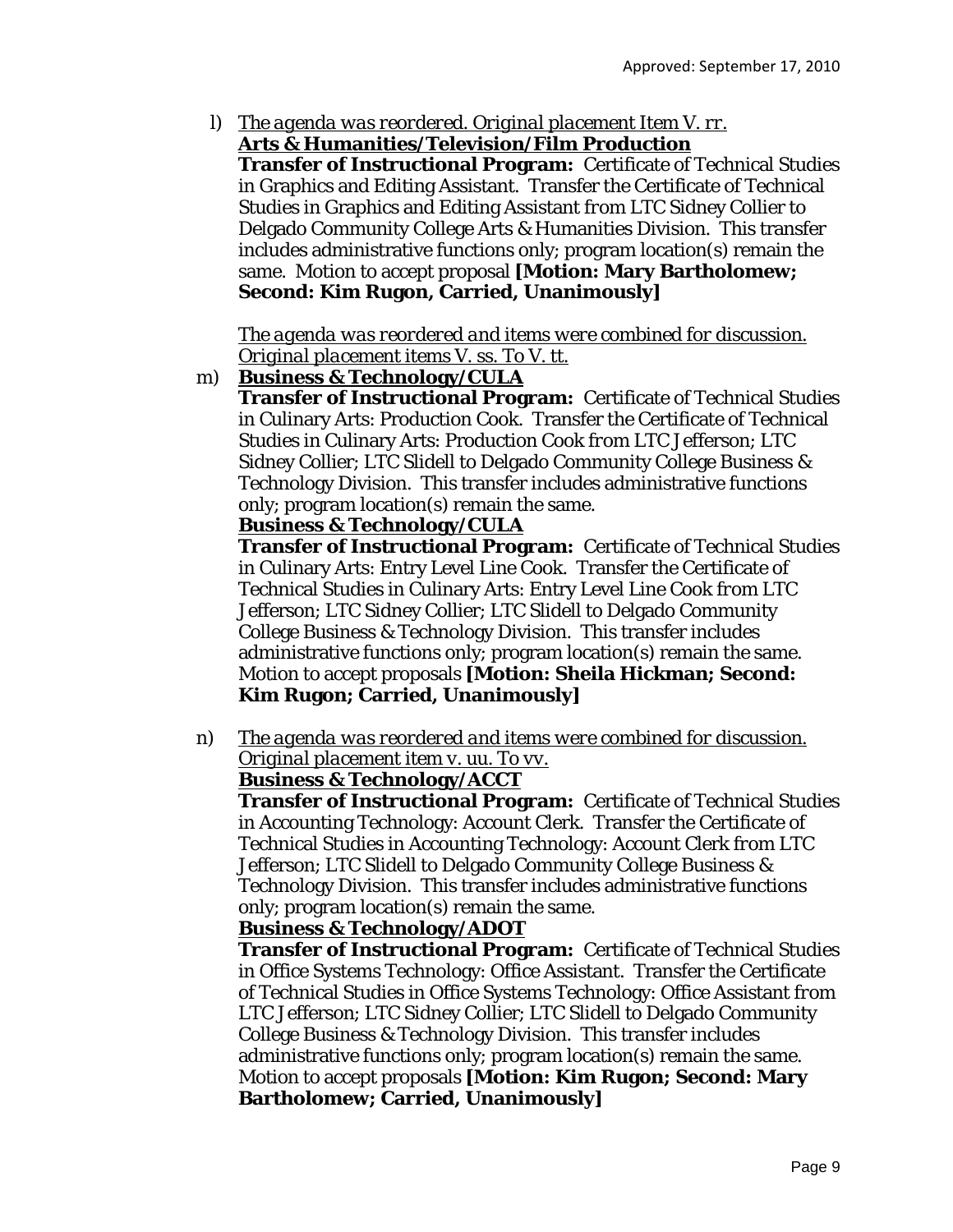## **VI. Consent Agenda**

- a) LTC Jefferson Terminate: Technical Diploma in Culinary Arts
- b) LTC Jefferson Terminate: Technical Diploma in Electrician: Industrial
- c) LTC Jefferson Terminate: Certificate of Technical Studies in Industrial Maintenance Technology: Hydraulic Apprentice
- d) LTC Jefferson Terminate: Certificate of Technical Studies in Industrial Maintenance Technology: Millwright Apprentice
- e) LTC Jefferson Terminate: Certificate of Technical Studies in Industrial Maintenance Technology: Electrical Maintenance
- f) LTC Jefferson Terminate: Technical Diploma in Industrial Maintenance Technology
- g) LTC Jefferson Terminate: Technical Diploma in Automotive Technology: Automotive Technician h) LTC Jefferson Terminate:
- Certificate of Technical Studies in Diesel Engine Technician
- i) LTC Jefferson Terminate: Technical Diploma in Diesel Powered Equipment Technician
- j) LTC Jefferson Terminate: Certificate of Technical Studies in Medical Office Assistant k) LTC Jefferson Terminate:
	- Technical Diploma in Accounting Technology
- l) LTC Jefferson Terminate: Associate of Applied Science in Accounting Technology
- m) LTC Jefferson Terminate: Technical Diploma in Office Systems Technology
- n) LTC Jefferson Terminate: Associate of Applied Science in Office System Technology
- o) LTC West Jefferson Terminate: Technical Diploma in Electrician: Industrial
- p) LTC West Jefferson Terminate: Technical Diploma in Electrician: Marine
- q) LTC West Jefferson Terminate: Technical Diploma in Electrician: Commercial Wiring I
- r) LTC West Jefferson Terminate: Technical Diploma in Electrician: Commercial Wiring II
- s) LTC West Jefferson Terminate: Certificate of Technical Studies in Building Technology Specialist: Electrical/AC Specialist
- t) LTC West Jefferson Terminate: Associate of Applied Science in Respiratory Therapist
- u) LTC West Jefferson Terminate: Associate of Applied Science in Office Systems Technology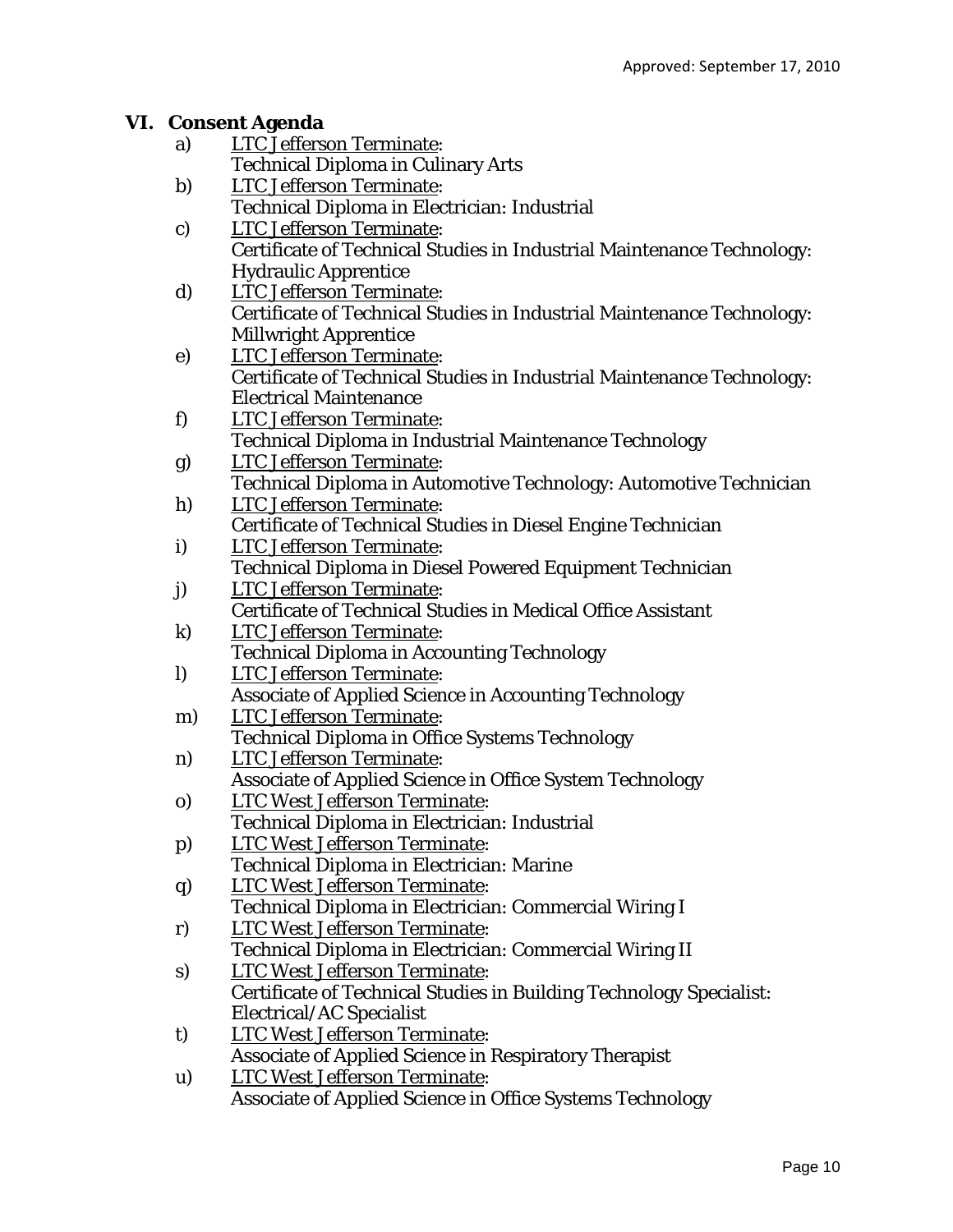| $\mathbf{v})$ | <b>LTC Sidney Collier Terminate:</b>                                                                     |
|---------------|----------------------------------------------------------------------------------------------------------|
|               | Technical Diploma in ICT: Computer Network Specialist                                                    |
| W)            | <b>LTC Sidney Collier Terminate:</b>                                                                     |
|               | Associate of Applied Science in ICT: Computer Network Specialist                                         |
| X)            | <b>LTC Sidney Collier Terminate:</b>                                                                     |
|               | <b>Technical Diploma in Culinary Arts</b>                                                                |
| <b>y</b> )    | <b>LTC Sidney Collier Terminate:</b>                                                                     |
|               | Certificate of Technical Studies in Commercial/Custom Sewing: Custom                                     |
|               | <b>Sewer</b>                                                                                             |
| z)            | <b>LTC Sidney Collier Terminate:</b>                                                                     |
|               | Certificate of Technical Studies in Commercial/Custom Sewing:                                            |
|               | <b>Commercial Sewer</b>                                                                                  |
| aa)           | <b>LTC Sidney Collier Terminate:</b>                                                                     |
|               | Technical Diploma in Commercial/Custom Sewing: Commercial/Custom                                         |
|               | <b>Sewer</b>                                                                                             |
| bb)           | <b>LTC Sidney Collier Terminate:</b>                                                                     |
|               | <b>Certificate of Technical Studies in Building Technology Specialist:</b>                               |
|               | <b>Electrical/AC Specialist</b>                                                                          |
| cc)           | <b>LTC Sidney Collier Terminate:</b>                                                                     |
|               | <b>Technical Diploma in Building Technology Specialist</b>                                               |
| dd)           | <b>LTC Sidney Collier Terminate:</b>                                                                     |
|               | <b>Certificate of Technical Studies in Pipefitter Fabricator</b>                                         |
| ee)           | <b>LTC Sidney Collier Terminate:</b>                                                                     |
|               | Technical Diploma in A/C and Refrigeration: Commercial Refrigeration                                     |
| ff)           | <b>LTC Sidney Collier Terminate:</b>                                                                     |
|               | Technical Diploma in A/C and Refrigeration: Commercial A/C                                               |
| gg)           | <b>LTC Sidney Collier Terminate:</b>                                                                     |
|               | <b>Technical Diploma in Collision Repair Technology</b>                                                  |
| hh)           | <b>LTC Sidney Collier Terminate:</b>                                                                     |
|               | Technical Diploma in Automotive Technology: Power Train Technician                                       |
| ii)           | <b>LTC Sidney Collier Terminate:</b>                                                                     |
|               | <b>Certificate of Technical Studies in Shipfitter Fabricator</b><br><b>LTC Sidney Collier Terminate:</b> |
| jj)           | Technical Diploma in Film and Production Technician                                                      |
| kk)           | <b>LTC Sidney Collier Terminate:</b>                                                                     |
|               | <b>Technical Diploma in Practical Nursing</b>                                                            |
| $\mathbf{ll}$ | <b>LTC Sidney Collier Terminate:</b>                                                                     |
|               | <b>Technical Diploma in Office Systems Technology</b>                                                    |
| mm)           | <b>LTC Sidney Collier Terminate:</b>                                                                     |
|               | <b>Associate of Applied Science in Office Systems Technology</b>                                         |
| nn)           | <b>LTC Sidney Collier Terminate:</b>                                                                     |
|               | Certificate of Technical Studies in Hospitality/Tourism-Travel: Assistant                                |
| 00)           | <b>LTC Slidell Terminate:</b>                                                                            |
|               | Certificate of Technical Studies in Horticulture/Landscape: Landscape                                    |
|               | <b>Technician</b>                                                                                        |
| pp)           | <b>LTC Slidell Terminate:</b>                                                                            |
|               | Technical Diploma in Horticulture/Landscape: Horticulture Technician                                     |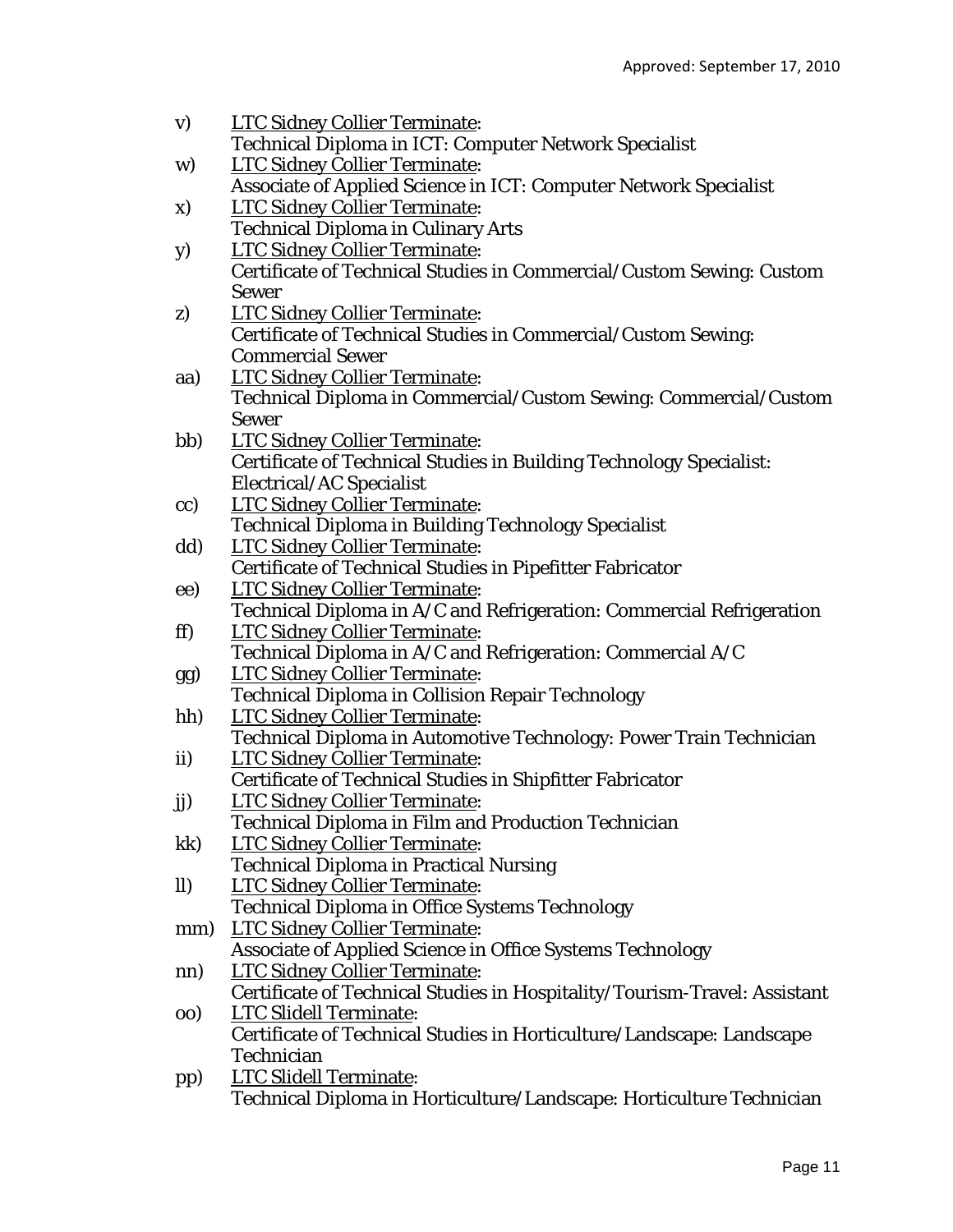| $\mathbf{q}\mathbf{q}$ | <b>LTC Slidell Terminate:</b>                                         |
|------------------------|-----------------------------------------------------------------------|
|                        | Technical Diploma in ICT: Computer Network Specialist                 |
| rr)                    | <b>LTC Slidell Terminate:</b>                                         |
|                        | Associate of Applied Science in ICT: Computer Network Specialist      |
| SS)                    | <b>LTC Slidell Terminate:</b>                                         |
|                        | Technical Diploma in ICT: Computer/Networking Support                 |
| tt)                    | <b>LTC Slidell Terminate:</b>                                         |
|                        | Associate of Applied Science in ICT: Computer/Networking Support      |
| $\mathbf{u}\mathbf{u}$ | <b>LTC Slidell Terminate:</b>                                         |
|                        | <b>Technical Diploma in Culinary Arts</b>                             |
| $\mathbf{v}$           | <b>LTC Slidell Terminate:</b>                                         |
|                        | Associate of Applied Science in Culinary Arts & Occupations           |
| ww)                    | <b>LTC Slidell Terminate:</b>                                         |
|                        | Certificate of Technical Studies in Communications Electronics: Basic |
|                        | <b>Electronics</b>                                                    |
| XX)                    | <b>LTC Slidell Terminate:</b>                                         |
|                        | Technical Diploma in Communications Electronics: Certified            |
|                        | <b>Communications Technician</b>                                      |
| yy)                    | <b>LTC Slidell Terminate:</b>                                         |
|                        | Certificate of Technical Studies in Computer Electronics Technology:  |
|                        | <b>Basic Electronics</b>                                              |
| ZZ)                    | <b>LTC Slidell Terminate:</b>                                         |
|                        | Certificate of Technical Studies in Computer Electronics Technology:  |
|                        | <b>Computer Support</b>                                               |
| aaa)                   | <b>LTC Slidell Terminate:</b>                                         |
|                        | Technical Diploma in Computer Electronics Technology: Computer        |
|                        | <b>Electronics</b>                                                    |
| bbb)                   | <b>LTC Slidell Terminate:</b>                                         |
|                        | Technical Diploma in A/C and Refrigeration: Commercial Refrigeration  |
| ccc)                   | <b>LTC Slidell Terminate:</b>                                         |
|                        | Technical Diploma in A/C and Refrigeration: Commercial A/C            |
| ddd)                   | <b>LTC Slidell Terminate:</b>                                         |
|                        | Certificate of Technical Studies in Medical Office Assistant          |
| eee)                   | <b>LTC Slidell Terminate:</b>                                         |
|                        | <b>Certificate of Technical Studies in Medical Assistant</b>          |
| fff)                   | <b>LTC Slidell Terminate:</b>                                         |
|                        | Technical Diploma in EMT/Paramedic: Paramedic                         |
| ggg)                   | <b>LTC Slidell Terminate:</b>                                         |
|                        | <b>Technical Diploma in Practical Nursing</b>                         |
| hhh)                   | <b>LTC Slidell Terminate:</b>                                         |
|                        | <b>Technical Diploma in Accounting Technology</b>                     |
| iii)                   | <b>LTC Slidell Terminate:</b>                                         |
|                        | <b>Associate of Applied Science in Accounting Technology</b>          |
| jij)                   | <b>LTC Slidell Terminate:</b>                                         |
|                        | <b>Technical Diploma in Office Systems Technology</b>                 |